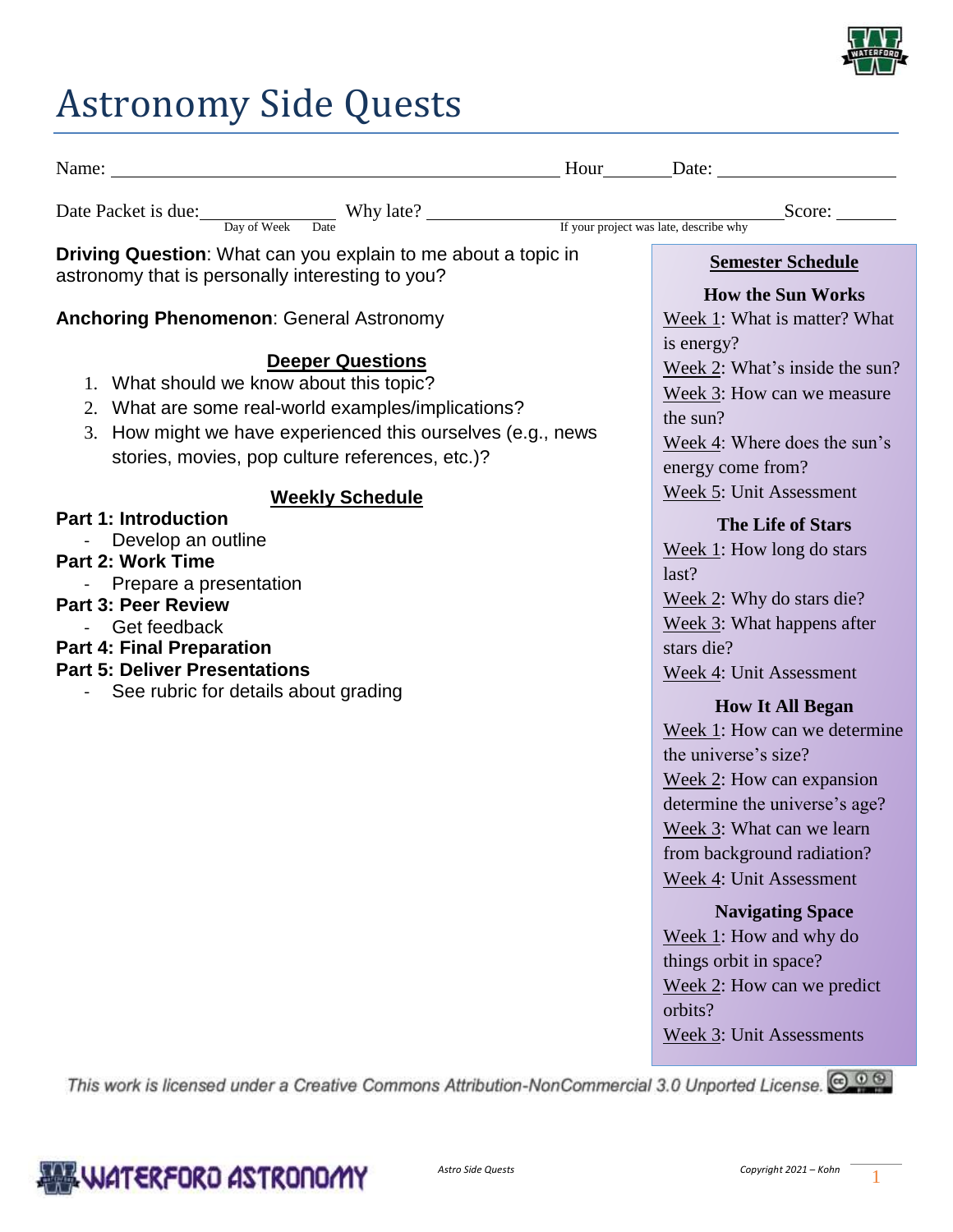

## Part 1: Creating an Outline

**Overview:** In this activity, you will create an outline for your presentation to guide your work.

#### **1. Introduction**

- a. Definition(s) relevant to topic
- b. Explanation of terms in everyday language
- c. Clarification (What is this? What isn't this?)
- **2. Summary of Issue - Use Credible Sources - What are the 3 most important things to know for this topic?**
	- a. Key point 1
		- b. Key point 2
		- c. Key point 3

#### **3. Specific Application - Contextualize this topic using real-world examples.**

a. References a news story, relevance to everyday life, a historical anecdote, pop culture, etc.

#### **4. Example OR Going Deeper**

- a. This is how this happened one time
- **5. Summary and Conclusion**
	- a. Re-explain key definitions
	- b. Re-summarize key points
	- c. Relevance why does this matter? Why should people care?
- **6. Works Cited**
	- a. In text parenthetical citations (Author Last Name, Year)
	- b. Works Cited APA (Last, First. (Year). TItle. *Publication.*)
- **7. Questions? - Allow time for Q&A**

###

**Assessing a Website**: when determining whether or not a website is credible enough to be used as part of a presentation, use the following acronyms and questions: *Is it Biased? Is it Accurate? Is it Relevant? (BAR)*

#### **1. Bias: who is the author or creator of this website?**

a. Why did they go through the trouble of creating this source of this information? Why did they write this? Was it purely to inform, or are they trying to persuade the reader?

b. Do they gain anything personally if the reader agrees with their ideas or claims?

c. Did this person or this group of people have any motivation to view the issue in a particular way that might slant their perception of the issue?

#### **2. Accuracy: what factual evidence is provided to support their claims?**

a. Do they include the original source of this information, or is the original primary source of this information unclear? Are their claims supported by valid data and/or logical arguments?

b. What are the credentials of the author(s)? Do they have the necessary background and capabilities to speak accurately and thoroughly on this topic and understand all of its nuances and details? Are their qualifications clearly described, or is this left intentionally vague?

c. Is this a recent source of information? Is it possible that we now know more important details than we did when this was written?

d. What do other sources say? Does this agree with sites that are credible? If this does contradict with another source of information, do they explain why the contradiction exists? Or do they merely dismiss the other claims as being wrong?

#### **3. Relevance: is this information valuable for my needs?**

a. Does the topic of this site clearly relate to the work that I am doing for this project?

b. Does the level of detail in this site help or hurt my ability to get this work done in a timely fashion? Is this too detailed to spend time reading? Does it need more detail to be useful?

**Remember, when it comes to using media sources, we want to raise the BAR**

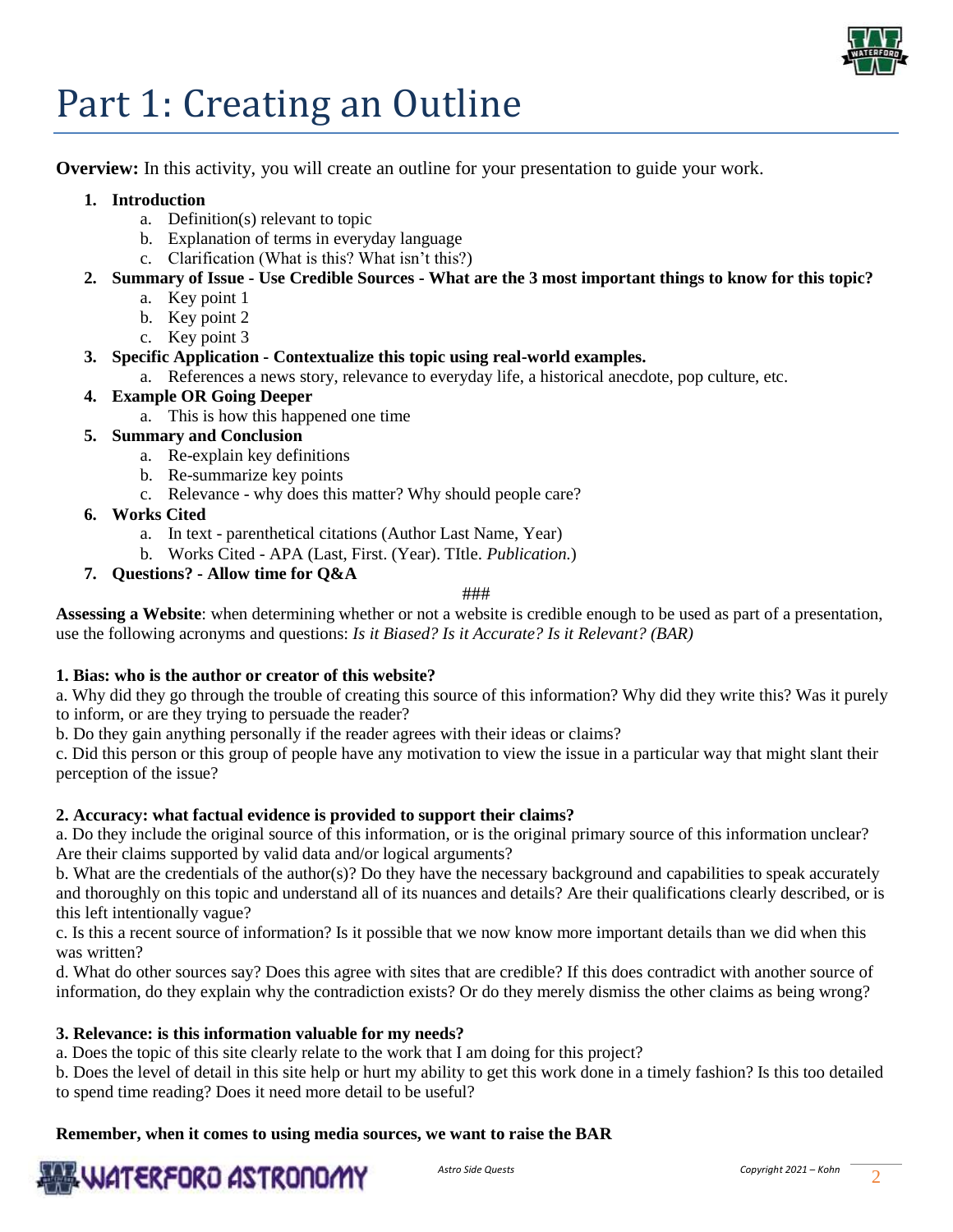

# Part 2: Work Time

**Overview**: Use this time to complete your presentation. If you finish early, check for errors or add additional components to your presentation to improve its professionalism and appeal.

### Part 3: Peer Review

**Overview:** You will be critiquing another person's presentation. For each of the times below, provide a score based on their current work. Use the rubric below to determine if they should receive a plus, check, or minus for each item.

| <b>Item</b>                                                                                                            | Plus (100%)                                                                                                                      | Check (70-90%)                                                                                                              | Redo $(0\%)$                                                  |  |
|------------------------------------------------------------------------------------------------------------------------|----------------------------------------------------------------------------------------------------------------------------------|-----------------------------------------------------------------------------------------------------------------------------|---------------------------------------------------------------|--|
| <b>Accuracy</b> - <i>Are all</i><br>components factually<br>accurate?                                                  | This presentation is 100%<br>factually accurate without<br>any errors or omissions.                                              | Overall, the presentation<br>was mostly accurate.                                                                           | Student is still making<br>progress towards a final<br>draft. |  |
| <b>Thoroughness</b> - Did you<br>address all relevant aspects?                                                         | This addresses all the<br>information needed for<br>each objective (in outline).                                                 | Almost all required<br>information was included<br>for each objective.                                                      | Student is still making<br>progress towards a final<br>draft. |  |
| <b>Professionalism</b> - Does it<br>look like it was produced by<br><i>professionals?</i>                              | This presentation<br>resembles the work of<br>adult professionals.                                                               | This is acceptable work for<br>a high school student.                                                                       | Student is still making<br>progress towards a final<br>draft. |  |
| <b>Effort</b> - How much work<br>went into this presentation?                                                          | Effort exceeds what would<br>be expected for a high<br>school student.                                                           | This is acceptable effort<br>for a high school student.                                                                     | Student is still making<br>progress towards a final<br>draft. |  |
| <b>Credibility</b> - Were credible<br>sources used to create this<br><i>presentation?</i> Were they<br>properly cited? | This presentation only<br>cites credible sources<br>(unbiased, accurate, and<br>representative). They are<br>all properly cited. | Sources are mostly<br>credible AND/OR sources<br>are cited in a manner that<br>generally conveys the<br>needed information. | Student is still making<br>progress towards a final<br>draft. |  |

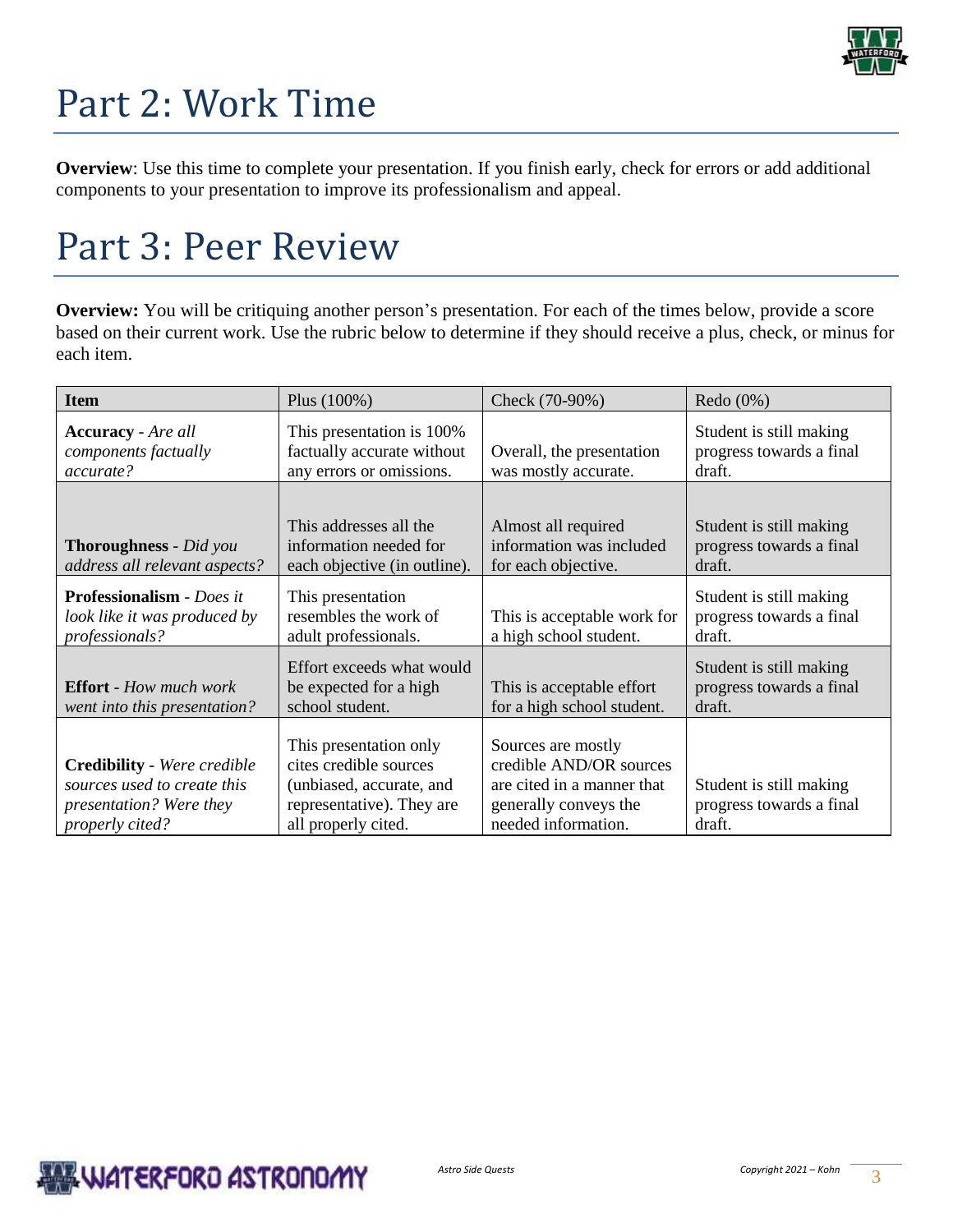

|               |                                                                                                           | Plus | Check | <b>Minus</b> |
|---------------|-----------------------------------------------------------------------------------------------------------|------|-------|--------------|
| 1.            | <b>Introduction</b>                                                                                       |      |       |              |
| a.            | Definition(s) relevant to topic                                                                           |      |       |              |
| b.            | Explanation of terms in everyday language                                                                 |      |       |              |
| c.            | Clarification (What is this? What isn't this?)                                                            |      |       |              |
| 2.            | Summary of Issue - Use Credible Sources - What are the 3 most important<br>things to know for this topic? |      |       |              |
| a.            | Key point 1                                                                                               |      |       |              |
| b.            | Key point 2                                                                                               |      |       |              |
| c.            | Key point 3                                                                                               |      |       |              |
| 3.            | Specific Application - Contextualize this topic using real-world examples.                                |      |       |              |
| a.            | References a news story, relevance to everyday life, a historical anecdote, pop<br>culture, etc.          |      |       |              |
| 4.            | <b>Example OR Going Deeper</b>                                                                            |      |       |              |
| a.            | This is how this happened one time                                                                        |      |       |              |
| 5.            | <b>Summary and Conclusion</b>                                                                             |      |       |              |
| a.            | Re-explain key definitions                                                                                |      |       |              |
| b.            | Re-summarize key points                                                                                   |      |       |              |
| $C_{\bullet}$ | Relevance - why does this matter? Why should people care?                                                 |      |       |              |
| 6.            | <b>Works Cited</b>                                                                                        |      |       |              |
| a.            | In text - parenthetical citations (Author Last Name, Year)                                                |      |       |              |
| b.            | Works Cited - APA (Last, First. (Year). Title. Publication.)                                              |      |       |              |

### Part 4: Final Preparation

**Overview:** Use this time to make corrections based on your peer review. You should also prepare your speaking notes and rehearse your performance if time allows.